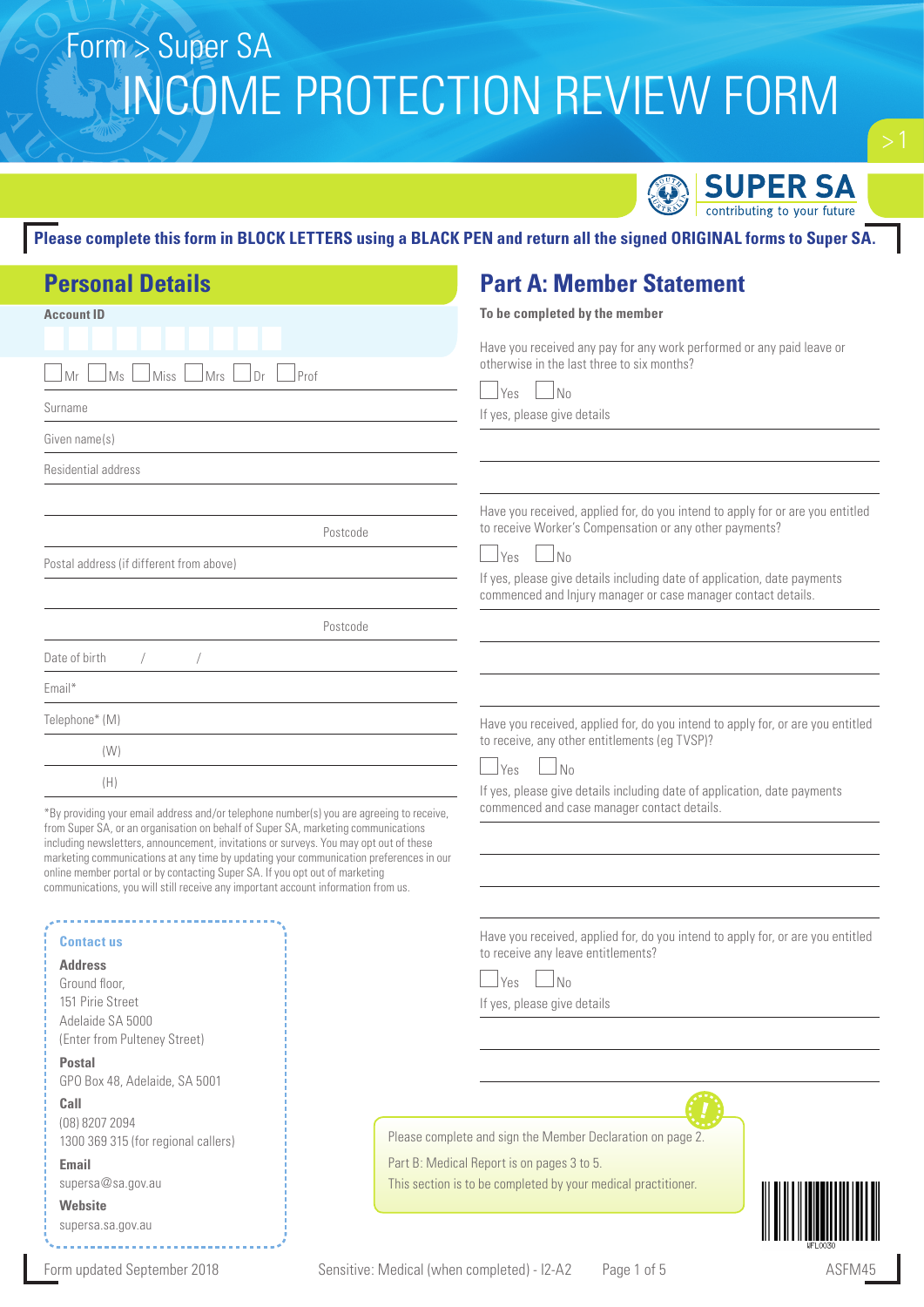### **Part A: Member Statement**



 $\Gamma$ 

#### **Please complete this form in BLOCK LETTERS using a BLACK PEN and return all the signed ORIGINAL forms to Super SA.**

## Member Declaration

Is any further medical evidence/information attached?  $\Box$  Yes  $\Box$  No

- − I declare that all the information supplied by me is true and correct.
- I understand that it is an offence to provide false or misleading information.
- − I authorise any hospital, doctor or other person who has treated or examined me to provide Super SA with any further information or medical reports on my illness or injury, medical history, consultations, prescriptions or treatment.
- − I authorise Super SA to gain access to any Return to Work information including medical reports or any other similar information (if applicable).
- Super SA may provide a copy of this authority to the third party to obtain necessary information.
- − I also authorise Super SA to provide this information to any other medical practitioner for the purpose of assessing my claim.
- − I understand that Super SA and its medical adviser(s) will use this information for the purpose of considering my application.
- − I understand that Super SA will obtain information from my employer and may provide my medical details to my employer, which it is authorised to do so for the purpose of assessing my claim under the relevant Act and Regulations.
- − I understand I will have to pay the cost of providing any medical evidence to support my review.

| Signature: $\boldsymbol{\mathsf{X}}$ | Date: |                                                               |  |
|--------------------------------------|-------|---------------------------------------------------------------|--|
|                                      |       |                                                               |  |
|                                      |       | Part B: Medical Report is on pages 3 to 5.                    |  |
|                                      |       | This section is to be completed by your medical practitioner. |  |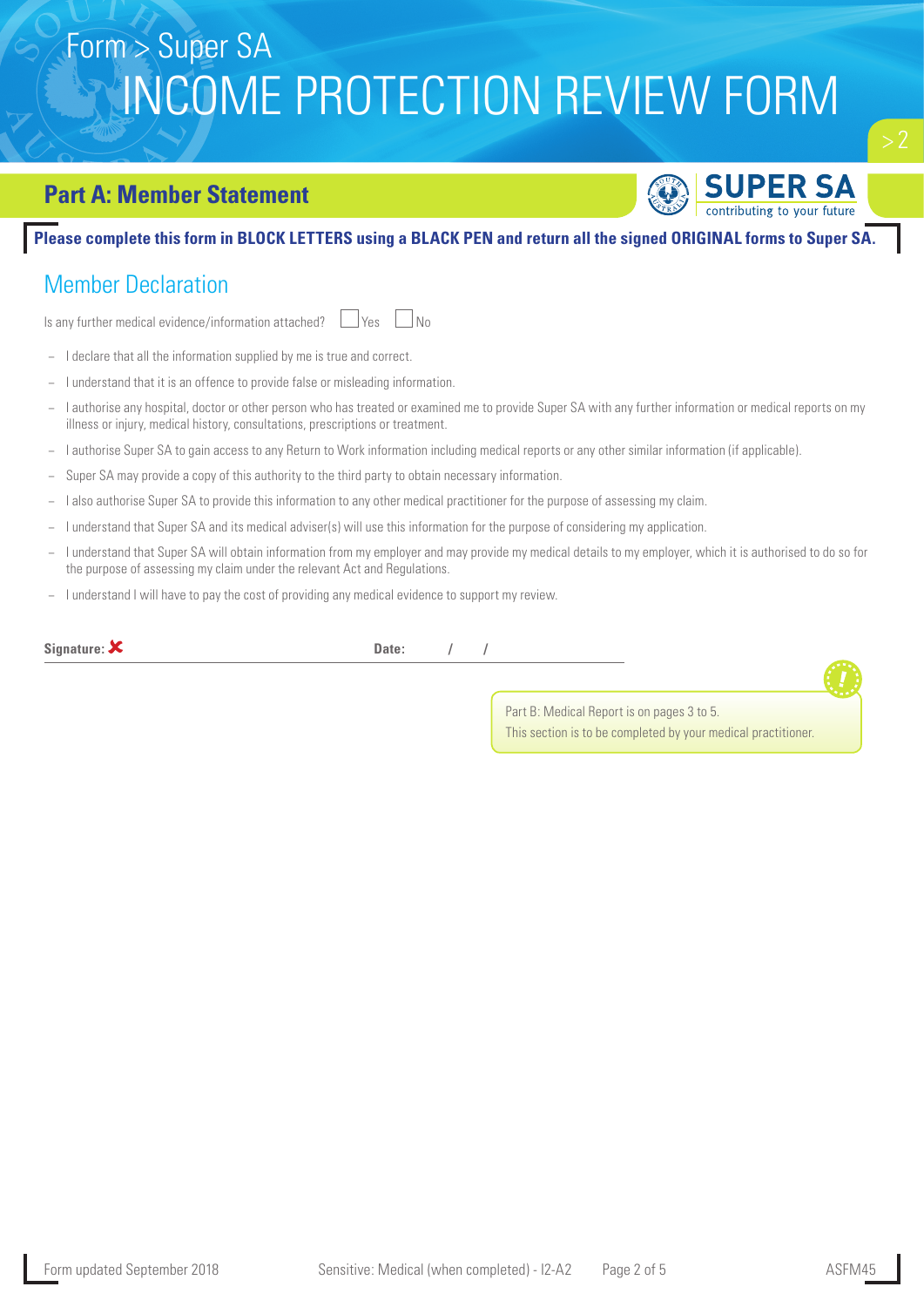### **Part B: Medical Report** (To be completed by your medical practitioner)



#### **Please complete this form in BLOCK LETTERS using a BLACK PEN and return all the signed ORIGINAL forms to Super SA.**

|    | <b>Name of claimant</b>                                                                              | <b>Date of Birth</b>                     |
|----|------------------------------------------------------------------------------------------------------|------------------------------------------|
| 2. | From what date have you been the claimant's treating doctor? / / / /                                 |                                          |
| 3. | On what date did you first see the claimant in connection with his/her condition(s)? $\frac{1}{2}$ / |                                          |
| 4. | Does the claimant have an appointment to see you again? $\Box$ Yes $\Box$ No                         | If yes, please give date $\frac{1}{2}$ / |
| 5. | Please complete the following in respect of the claimant's medical condition(s)                      |                                          |

| <b>Medical Condition</b>                                                      | <b>Date first suffered</b> |
|-------------------------------------------------------------------------------|----------------------------|
| 1.                                                                            | $/$ $/$                    |
| 2.                                                                            | $/$ /                      |
| 3.                                                                            | $/$ /                      |
| 4.                                                                            | $/$ /                      |
| How do these conditions affect the claimant's ability to perform work duties? |                            |
|                                                                               |                            |
|                                                                               |                            |
| Provide details of investigations or tests performed (Please attach results). |                            |
|                                                                               |                            |
|                                                                               |                            |
| Provide details of treatments, current and trialed.                           |                            |
|                                                                               |                            |
|                                                                               |                            |
| What is the prognosis, including the likely outcome of any treatments?        |                            |
|                                                                               |                            |
|                                                                               |                            |
|                                                                               |                            |

| (If you require more space, please attach a separate sheet.) |                                                                                                                                                                                                                                                                                                                    |  |  |
|--------------------------------------------------------------|--------------------------------------------------------------------------------------------------------------------------------------------------------------------------------------------------------------------------------------------------------------------------------------------------------------------|--|--|
| 6. Is the claimant's condition terminal?                     | $\sqrt{8}$ $\sqrt{8}$ $\sqrt{8}$ $\sqrt{8}$ $\sqrt{8}$ $\sqrt{8}$ $\sqrt{8}$ $\sqrt{8}$ $\sqrt{8}$ $\sqrt{8}$ $\sqrt{8}$ $\sqrt{8}$ $\sqrt{8}$ $\sqrt{8}$ $\sqrt{8}$ $\sqrt{8}$ $\sqrt{8}$ $\sqrt{8}$ $\sqrt{8}$ $\sqrt{8}$ $\sqrt{8}$ $\sqrt{8}$ $\sqrt{8}$ $\sqrt{8}$ $\sqrt{8}$ $\sqrt{8}$ $\sqrt{8}$ $\sqrt{8$ |  |  |
| If yes, is the condition likely to be terminal within:       | $\Box$ 12-24 months $\Box$ 2-5 years $\Box$ 5-10 years                                                                                                                                                                                                                                                             |  |  |

 $\mathbf{1}$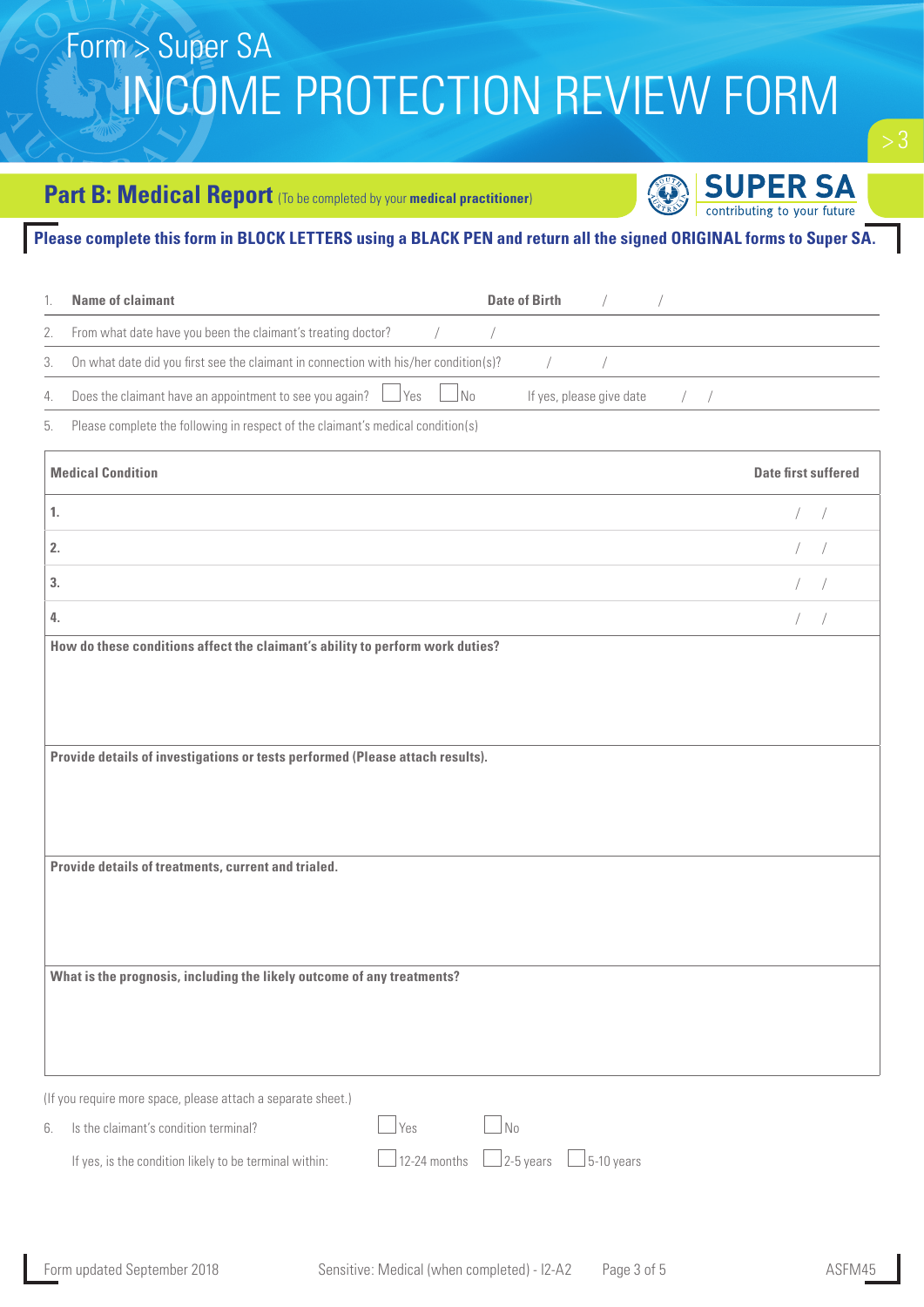## **Part B: Medical Report** (To be completed by your medical practitioner)

**SUPER SA**<br>contributing to your future

 $\mathbf{1}$ 

### **Please complete this form in BLOCK LETTERS using a BLACK PEN and return all the signed ORIGINAL forms to Super SA.**

7. Any other comments which you believe may be relevant in the assessment of this claim.

|     | <b>Based on your professional medical opinion:</b>                                                                                                                                                                                                                                                  |
|-----|-----------------------------------------------------------------------------------------------------------------------------------------------------------------------------------------------------------------------------------------------------------------------------------------------------|
| 8.  | Is the claimant fit for his/her usual work?                                                                                                                                                                                                                                                         |
|     | Full time (>30 hrs)<br>No<br>Yes<br>>                                                                                                                                                                                                                                                               |
|     | N <sub>o</sub><br>Part time (15-30 hrs)<br>Yes<br>>                                                                                                                                                                                                                                                 |
|     | Light<br>Moderate<br>Heavy<br>Other<br>Nature of work - please indicate<br>Please provide details:                                                                                                                                                                                                  |
| 9.  | Is the claimant fit for any other alternative work including sedentary work?                                                                                                                                                                                                                        |
|     | > Full time (>30 hrs)<br>No<br>Yes                                                                                                                                                                                                                                                                  |
|     | Part time (15-30 hrs)<br>No<br>Yes<br>>                                                                                                                                                                                                                                                             |
|     | $\perp$ Light<br>Moderate<br>Heavy<br>Other<br>Nature of work - please indicate                                                                                                                                                                                                                     |
|     | Please provide details:                                                                                                                                                                                                                                                                             |
|     |                                                                                                                                                                                                                                                                                                     |
|     | 10. If the claimant is currently not fit for his/her usual work or alternative work, please estimate when, in your opinion, the member is likely to be able to return<br>to any form of work.                                                                                                       |
| 11. | Please indicate if there is any type of work the claimant may be able to perform in the future. If so, what medical treatment, rehabilitation, training or other<br>steps may be required?                                                                                                          |
|     |                                                                                                                                                                                                                                                                                                     |
|     | 12. If it is premature to express an opinion about when the claimant could return to work, please provide an estimate as to when an opinion could be expressed.                                                                                                                                     |
|     |                                                                                                                                                                                                                                                                                                     |
| 13. | To assist with the assessment of this review, please provide copies of the following (if applicable)                                                                                                                                                                                                |
|     | <b>Health Care Plans</b><br>• Orthopaedic Assessments<br>• List of Current Medications<br>$\bullet$<br>X-Ray/MRI/Radiological Reports<br>• Hospital or Separation Reports<br>• Specialist Reports<br>۰<br><b>Biopsy Reports</b><br>• Return to Work Reports<br>• Test Results (eg blood tests)<br>۰ |
| 14. | Is any further medical evidence/information attached?<br>N <sub>0</sub><br>Yes                                                                                                                                                                                                                      |
|     | Sensitive: Medical (when completed) - I2-A2<br>Form updated September 2018<br>Page 4 of 5<br>ASFM45                                                                                                                                                                                                 |